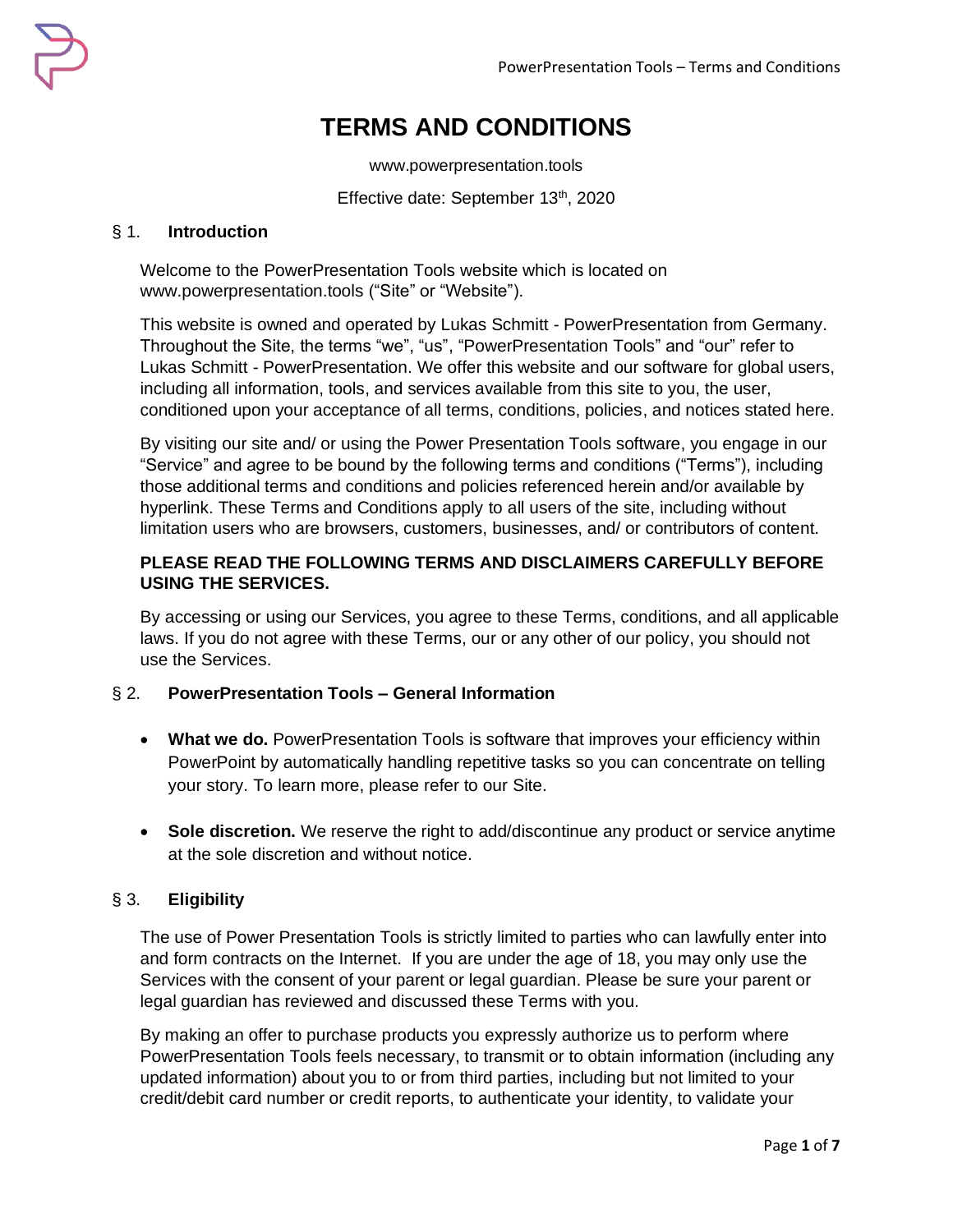

credit/debit card, to obtain an initial credit/debit card authorization and to authorize individual purchase transactions.

# § 4. **Payment**

We accept the following payment methods on our Site:

- Visa (credit and debit cards)
- MasterCard (credit and debit cards)
- Any other payment method displayed on our Site

We reserve the right to add or change our payment methods at sole discretion anytime.

# § 5. **Pricing Policy**

Prices shown on the Site are in Euros

Sometimes we need to make changes to the price of some of our services. When this happens, we'll update the prices on our website. If you had placed your order for a service before the price change, the price will be as stated on our website at the time when you had placed your order.

## § 6. **General Terms**

- PowerPresentation Tools offers two subscription packages with different features; **"Customizable"** and **"Corporate"** plans.
- PowerPresentation Tools provides a 7-day free trial to users so they can test the software if it is compatible with their PC. We are not responsible if the software does not work on your PC after the trial period is completed.
- PowerPresentation Tools requires, an active internet connection at least once a week, in order to validate the status of your subscription package. If no connection to the internet was available while loading PowerPresentation Tools in the last seven days, the tool will deactivate until the next validation was successful; the cost of the internet connection will be borne by the customer or user.
- All users must purchase a subscription that is billed monthly after the commencement of the trial period according to the payment method accepted on this Site.
- Users can change their subscription plans through their login account. This enables them to change or cancel their subscription at any time. Effects of these changes will take place immediately.
- The software can be downloaded through the Site.
- Users will receive the login-key through an email upon purchase of the subscription.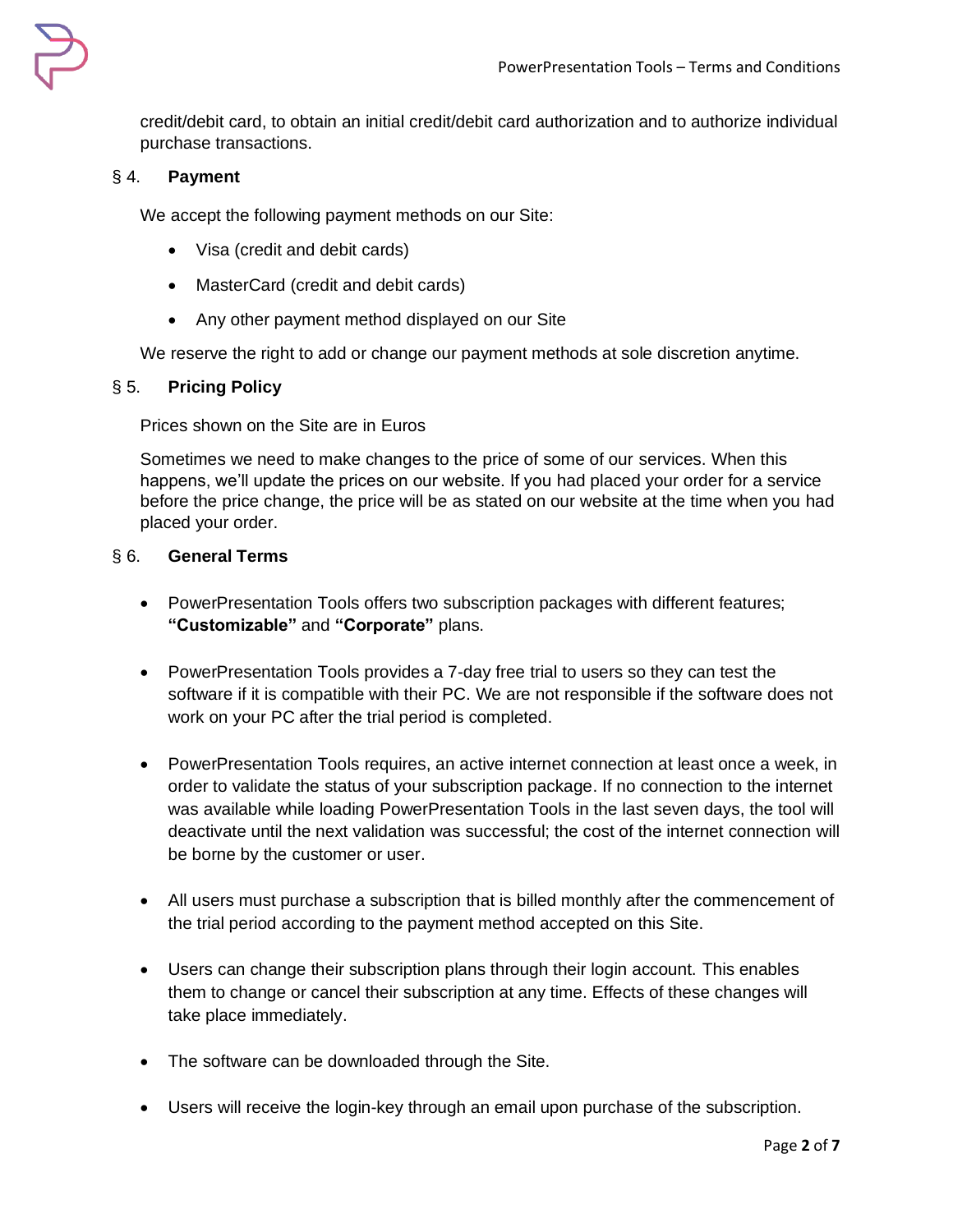

• Under no circumstances shall the customer or user be entitled to transfer, rent or lease the software temporarily or permanently to third parties

# § 7. **Cancellations**

If you purchase a subscription that automatically renews, you may cancel the subscription any time before the end of the current billing period and the cancellation will take effect on the next billing period, except as otherwise communicated to you by PowerPresentation Tools. You will retain access to the Services from the time you cancel until the start of the next billing period, and will not receive a refund or credit for any remaining days in your current billing period. Subscription fees paid are final and non-refundable unless otherwise determined by us. If PowerPresentation Tools reasonably determines that a user has violated these Terms and Conditions, PowerPresentation Tools may immediately terminate the subscription and the user's access to Services without notice and refund.

#### § 8. **Permitted use**

You agree to use the Site and the Services only for purposes that are permitted by these Terms and Conditions and in compliance with all applicable laws, regulations, and generally accepted practices or guidelines in the relevant jurisdictions. You may only use the Site and Services for your non-commercial, non-exclusive, non-assignable, non-transferable, and limited personal use, and no other purposes.

You will not (and will not attempt to):

- a. Access any of the Services by any means other than through the interface that is provided by PowerPresentation Tools;
- b. Gain unauthorized access to PowerPresentation Tools computer system or engage in any activity that interferes with the performance of, or impairs the functionality or security of the Site, the Services, PowerPresentation Tools networks, and computer systems;
- c. Access any of the Site or the Services through any automated means or with any automated features or devices (including use of scripts or web crawlers);
- d. Access or collect any personally identifiable information, including any names, email addresses or other such information for any purpose, including, without limitation, commercial purposes;
- e. Reproduce, duplicate, copy, sell, trade, or resell any aspect of the Site or the Services for any purpose; and
- f. Reproduce, duplicate, copy, sell, trade, or resell any products or services bearing any trademark, service mark, trade name, logo, or service mark owned by PowerPresentation Tools in a way that is likely or intended to confuse the owner or authorized user of such marks, names or logos.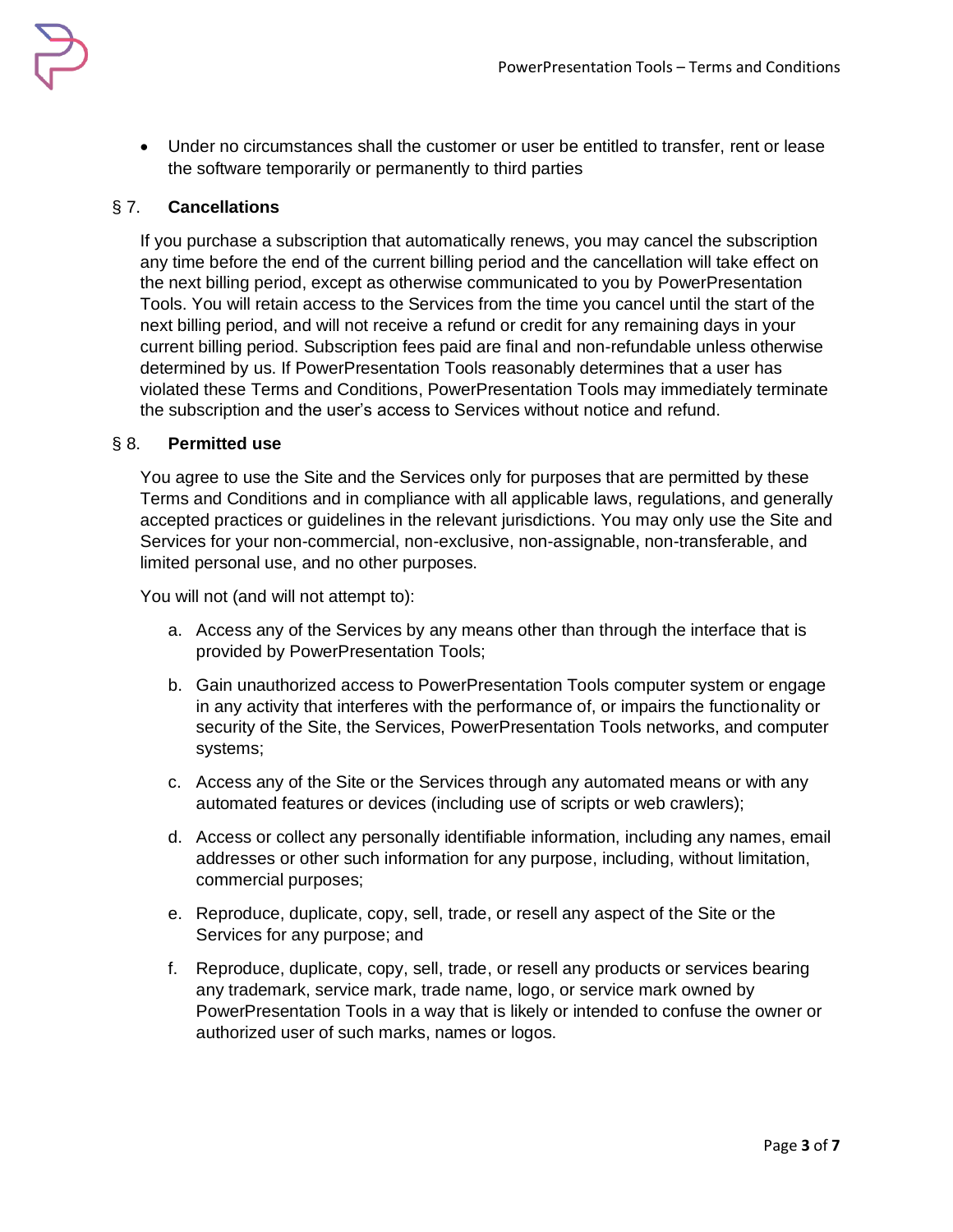

# § 9. **Limited License and Site Access; Acceptable Use**

We grant you a limited license to use the Site for personal non-commercial use only. You may not: (a) resell or make any commercial use of this Site or any of the contents of this Site; (b) modify, adapt, translate, reverse engineer, decompile, disassemble or convert any of the contents of this Site not intended to be so read; (c) copy, imitate, mirror, reproduce, distribute, publish, download, display, perform, post or transmit any of the contents of this Site in any form or by any means; or (d) use any data mining, bots, spiders, automated tools or similar data gathering and extraction methods on the contents of the Site or to collect any information from the Site or any other user of the Site.

You use this Site at your own risk. You agree that you will be personally responsible for your use of this Site and all of your communication and activity on this Site. If we determine, in our sole discretion, that you engaged in prohibited activities, were not respectful of other users, or otherwise violated the Terms and Conditions, we may deny you access to this Site on a temporary or permanent basis and any decision to do so is final.

# § 10. **Accounts, Registrations, and Passwords**

If you use this Site and such use requires setting up an account and/or password(s), you are solely responsible for maintaining the confidentiality of your account and password(s) and for restricting access to your computer. If you open an account, register, or otherwise provide us with any information, you agree to provide us with current, complete, and accurate information as requested by any forms. PowerPresentation Tools is not responsible for any errors or delays in responding to any inquiry or request caused by any incorrect, outdated, or incorrect information provided by you or any technical problems beyond the control of PowerPresentation Tools. You acknowledge and agree that any login, identifier, or password issued in connection with this Site (each a "Password") is confidential information and must be kept secure. You may not disclose such a Password to another person or entity or permit another entity to access the Site using such a Password. You must notify PowerPresentation Tools immediately of any breach of security or unauthorized use of your account. PowerPresentation Tools cannot be responsible and disclaims all liability in connection with, the use of any information that you post or display on this Site.

## § 11. **Intellectual Property Rights**

Your use of the Site and its contents grants no rights to you concerning any copyright, designs, and trademarks and all other intellectual property and material rights mentioned, displayed, or relating to the Content (defined below) on the Site. All Content, including third party trademarks, designs, and related intellectual property rights mentioned or displayed on this Site, are protected by national intellectual property and other laws. Any unauthorized reproduction, redistribution, or other use of the Content is prohibited and may result in civil and criminal penalties. You may use the Content only with our prior written and express authorization. To inquire about obtaining authorization to use the Content, please contact us at lukas@powerpresentation.tools

In addition to the intellectual property rights mentioned above, "Content" is defined as any graphics, photographs, including all image rights, sounds, music, video, audio, or text on the Site.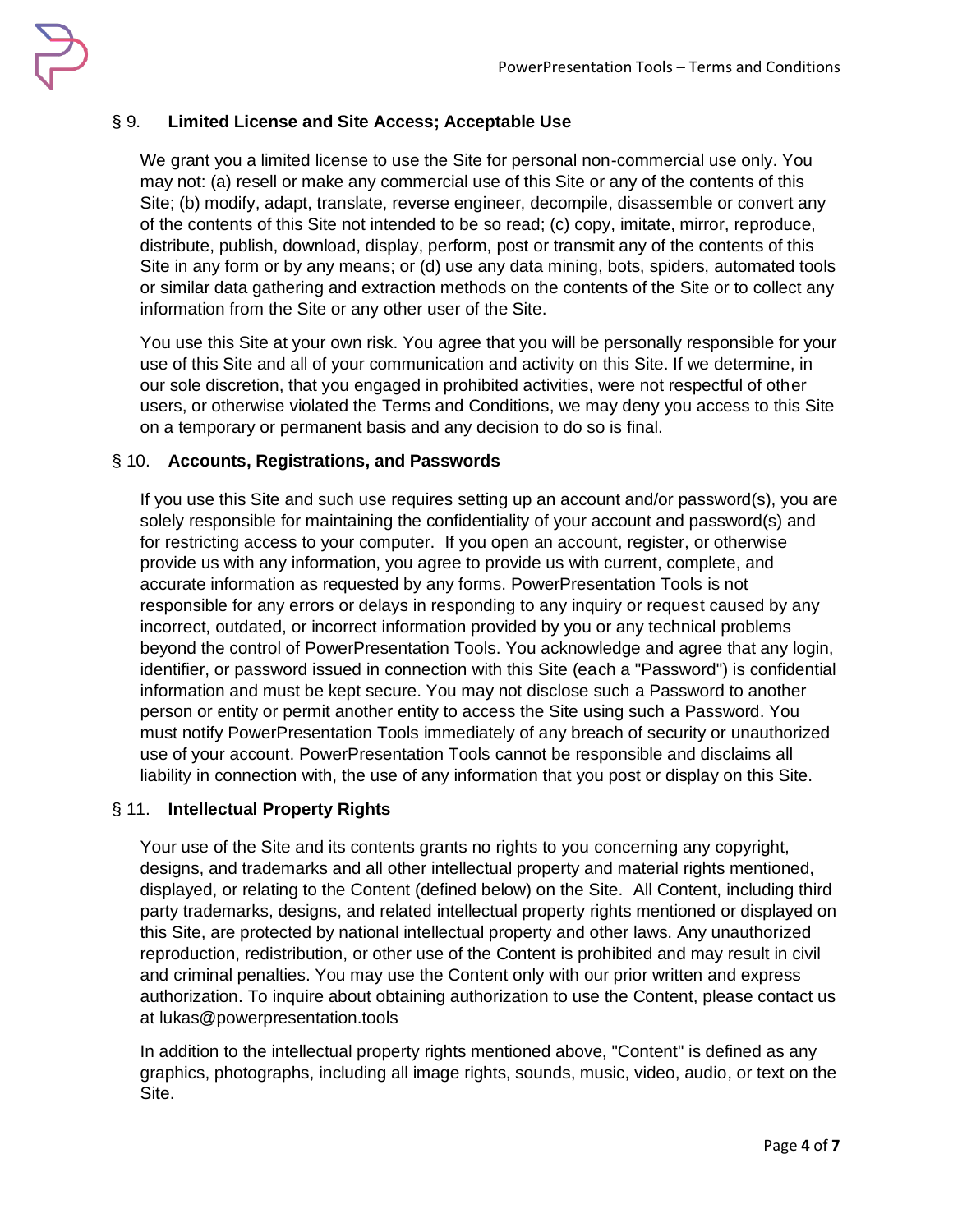

# § 12. **Monitoring Activity**

PowerPresentation Tools has no obligation to monitor this Site or any portion thereof. However, we reserve the right to review any posted content and remove, delete, redact or otherwise modify such content, in our sole discretion, at any time and from time to time, without notice or further obligation to you. PowerPresentation Tools has no obligation to display or post any content. PowerPresentation Tools, subject to the Privacy Policy reserves the right to disclose, at any time and from time to time, any information or posted the content that it deems necessary or appropriate, including without limitation to satisfy any applicable, law, regulation, contractual obligation, legal, dispute process, or governmental request. PowerPresentation Tools shall have no liability in connection with any content or content submitted to, transmitted via, or displayed or posted on this Site, regardless of whether provided by PowerPresentation Tools or any other party.

# § 13. **Warranty**

To the fullest extent permissible under applicable law, PowerPresentation Tools expressly disclaims any and all warranties and representations, express or implied, including any (a) warranties of merchantability or fitness for a particular purpose or use as to the site and the software, including the information, data, software, or products contained therein, or the results obtained by their use or as to the performance thereof, (b) warranties or conditions arising through course of dealing, and (c) warranties or conditions of uninterrupted or errorfree access or use. The site and all contents therein and components thereof are provided on an "as is" basis and your use of our services is at your own risk. We warrant that the software when used will be as intended and shall satisfy the function and performance features as described on the efficient elements website at the time when the order was placed.

## § 14. **Limitation of Liability**

You agree that in no event shall PowerPresentation Tools be liable to you, or any third party, for any lost profits, incidental, consequential, punitive, special, or indirect damages arising out of or in connection with the Site or the Terms and Conditions, even if advised as to the possibility of such damages, regardless of whether the claim for such damages is based in contract, tort, strict liability or otherwise. This limitation on liability includes, but is not limited to, any (i) errors, mistakes, or inaccuracies in any Content or for any loss or damage of any kind incurred by you as a result of your use of or reliance on the Content; (ii) the transmission of any bugs, viruses, Trojan horses or the like which may infect your equipment, failure of mechanical or electronic equipment; (iii) unauthorized access to or use of the Site or PowerPresentation Tools' secure servers and/or any personal information and/or financial information stored therein; or (iv) theft, operator errors, strikes or other labor problems or any force majeure.

## § 15. **Indemnification**

You agree to indemnify and hold PowerPresentation Tools and its subsidiaries, affiliates, officers, directors, agents, and employees, harmless from and against any suit, action, claim, demand, penalty, or loss, including reasonable attorneys' fees, made by or resulting from any third party due to or arising out of your use of the Site, breach of the Terms and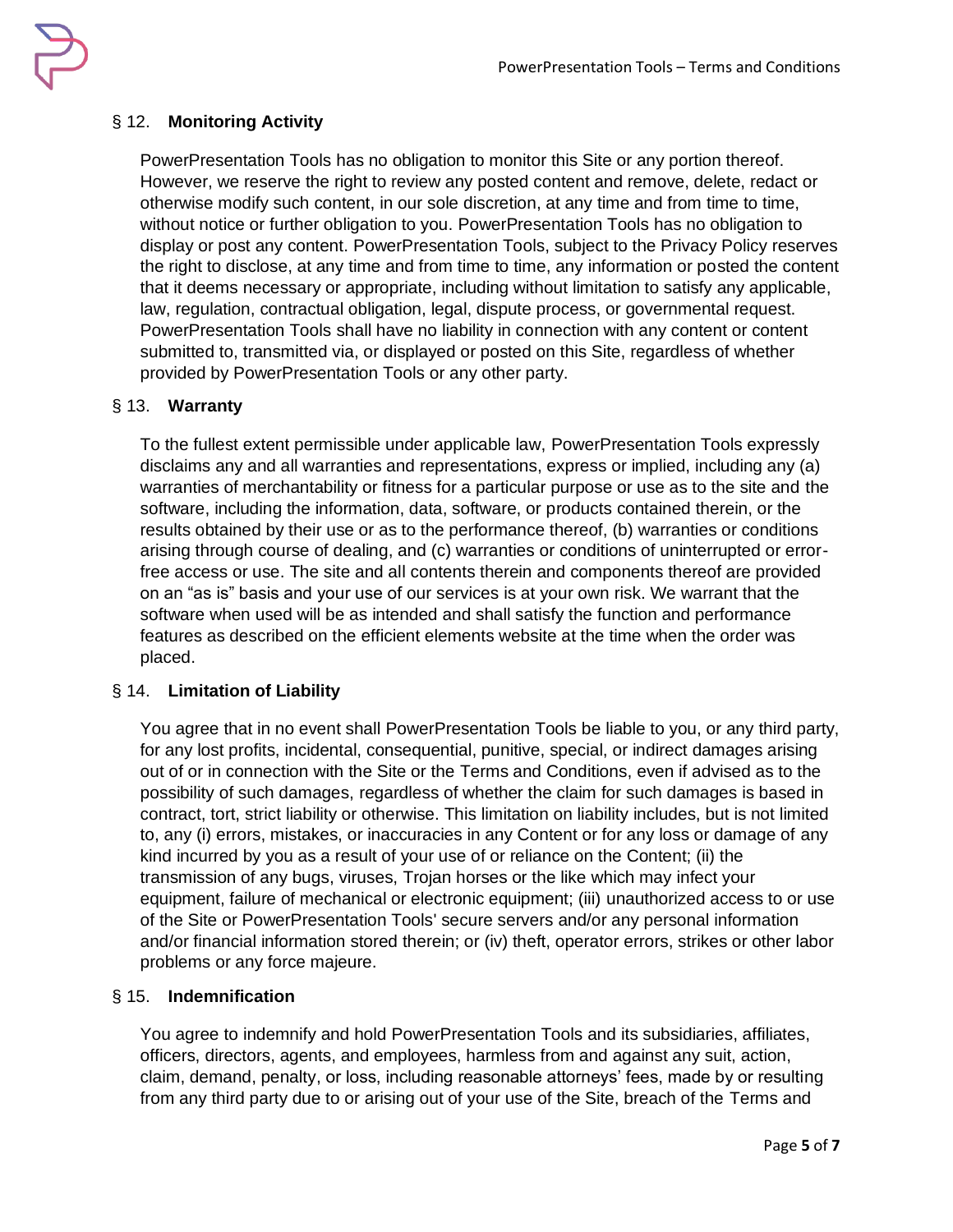

Conditions or the materials it incorporates by reference, or your violation of any law, regulation, order or other legal mandates, or the rights of a third party.

## § 16. **Dispute Resolution & Governing Laws**

In the event of a dispute arising out of or in connection with these terms or any contract between you and us, then you agree to attempt to settle the dispute by engaging in good faith with us in a process of mediation before commencing arbitration or litigation.

These Terms and Conditions shall be governed by and construed in accordance with the laws of Germany and you hereby submit to the exclusive jurisdiction of German courts.

## § 17. **Children**

You may not use or engage with our website if you are under 18 years of age. If you use or engage with the website and are under 18 years of age, you must have your parent's or legal guardian's permission to do so. By using or engaging with the website, you also acknowledge and agree that you are permitted by your jurisdiction's applicable law to use and/or engage with the website.

## § 18. **Changes**

We reserve the right to update and revise these Terms and Conditions at any time. You will know if these Terms and Conditions have been revised since your last visit to the website by referring to the "Effective Date of Current Policy" date at the top of this page. Your use of our Site constitutes your acceptance of these Terms and Conditions as amended or revised by us from time to time, and you should, therefore, review these Terms and Conditions regularly.

## § 19. **Electronic Communications**

When you visit the Site or send us e-mails, you are communicating with us electronically. In so doing, you consent to receive communications from us electronically. You agree that all agreements, notices, disclosures, and other communications that we provide to you electronically satisfy any legal requirement that such communication is in writing.

#### § 20. **Severability**

If any of these Terms and Conditions shall be deemed invalid, void, or for any reason unenforceable, that term shall be deemed severable and shall not affect the validity and enforceability of any remaining terms or conditions.

#### § 21. **Assignment**

We shall be permitted to assign, transfer, or subcontract our rights and obligations under these terms without your consent or any notice to you. You shall not be permitted to assign, transfer, or subcontract any of your rights and obligations under this agreement.

#### § 22. **Force Majeure**

PowerPresentation Tools is not liable for any delays caused by circumstances beyond PowerPresentation Tools' control, e.g. general labor dispute, extreme weather, acts of war,